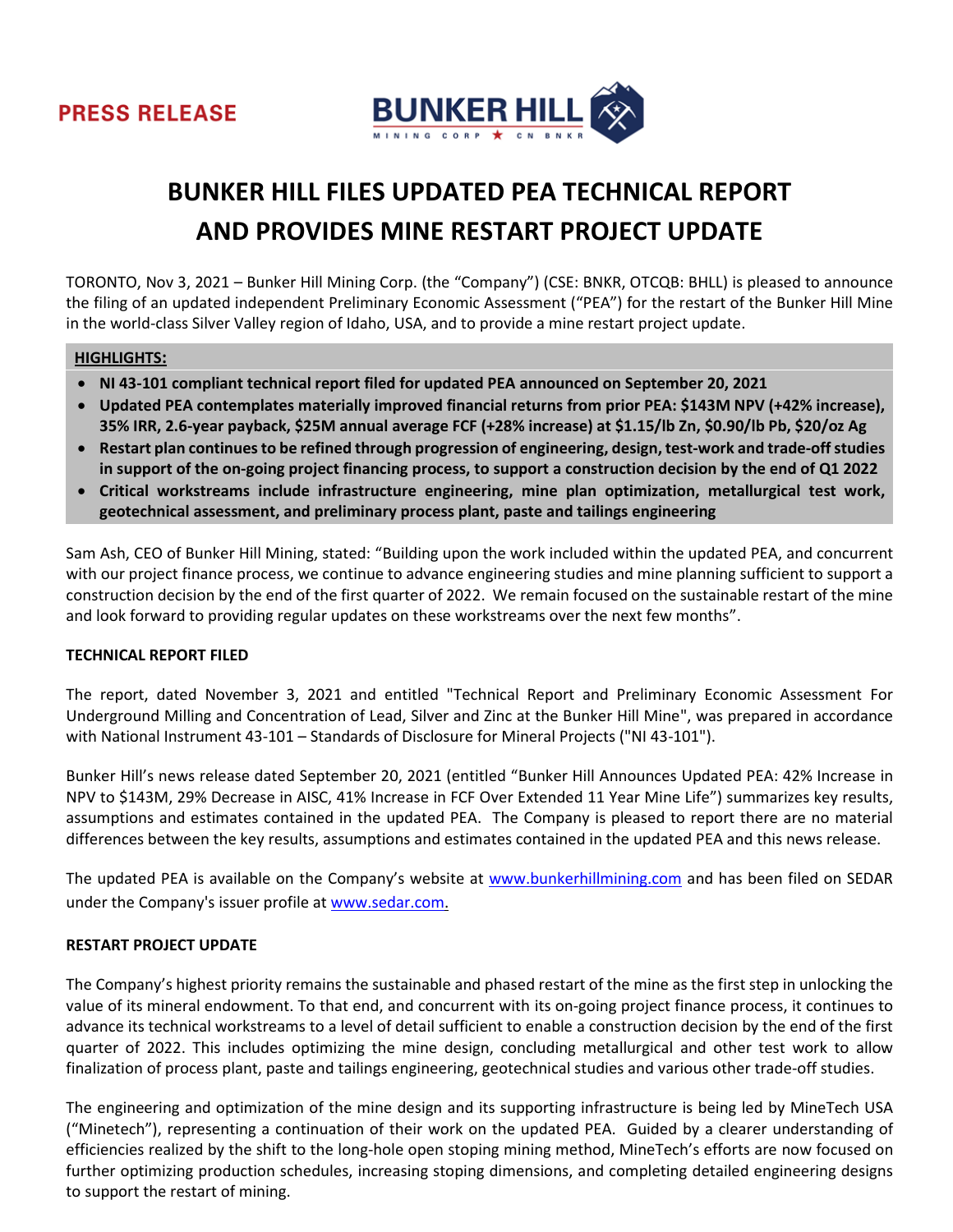Golder Associates Inc. has been retained to conduct detailed geotechnical assessments of key areas of the mine with a specific focus on increasing stope dimensions to achieve higher mining productivities.

Metallurgical test work is being conducted by Resource Development Inc. to finalize process flow and confirm metallurgical recoveries, and the Company expects results by the beginning of the first quarter of 2022.

Paterson & Cooke has been engaged to conduct detailed engineering on underground tailings deposition and geotechnical backfill, and paste plant design.

Full engineering of the in-mine water treatment system is expected to progress to 60% completion over the course of the month of November 2021. This system will allow Bunker Hill Mine to fully comply with Idaho Pollutant Discharge Elimination System discharge standards.

Commercial discussions for the potential acquisition of a process plant continue to advance, which the Company expects to conclude by the end of 2021. Discussions with multiple parties are also underway to award an Engineering, Procurement and Construction Management contract to support completion of process plant construction, once a process plant is acquired.

### **QUALIFIED PERSON**

MineTech developed the mine infrastructure, capital expenditures and operating expenditures related portions of the PEA, as well as portions of the mine plan and operating schedules in coordination with RDA and Pro Solv Consulting, LLC. Robert Todd, P.E. is a Principal of MineTech, a registered engineer in Idaho, consultant to the Company and an independent "qualified person" as defined by NI 43-101.

Mr. Scott E. Wilson, CPG, President of RDA and a consultant to the Company, is an independent "qualified person" as defined by NI 43-101 and is acting as the qualified person for the Company. He has reviewed and approved the technical information summarized in this news release.

The qualified persons have verified the information disclosed herein, including the sampling, preparation, security and analytical procedures underlying such information, and are not aware of any significant risks and uncertainties that could be expected to affect the reliability or confidence in the information discussed herein.

# **ABOUT BUNKER HILL MINING CORP.**

Under new Idaho-based leadership the Bunker Hill Mining Corp, intends to sustainably restart and develop the Bunker Hill Mine as the first step in consolidating a portfolio of North American precious-metal assets with a focus on silver. Information about the Company is available on its website, www.bunkerhillmining.com, or within the SEDAR and EDGAR databases.

# **UPCOMING EVENTS**

Deutsche Goldmesse German Gold Show Nov 12, 2021 - Nov 13, 2021 JOIN US: [REGISTER NOW](https://deutschegoldmesse.online/)

#### **ABOUT BUNKER HILL MINING CORP.**

Under new Idaho-based leadership the Bunker Hill Mining Corp, intends to sustainably restart and develop the Bunker Hill Mine as the first step in consolidating a portfolio of North American precious-metal assets with a focus on silver. Information about the Company is available on its website, www.bunkerhillmining.com, or within the SEDAR and EDGAR databases.

#### **For additional information contact:**